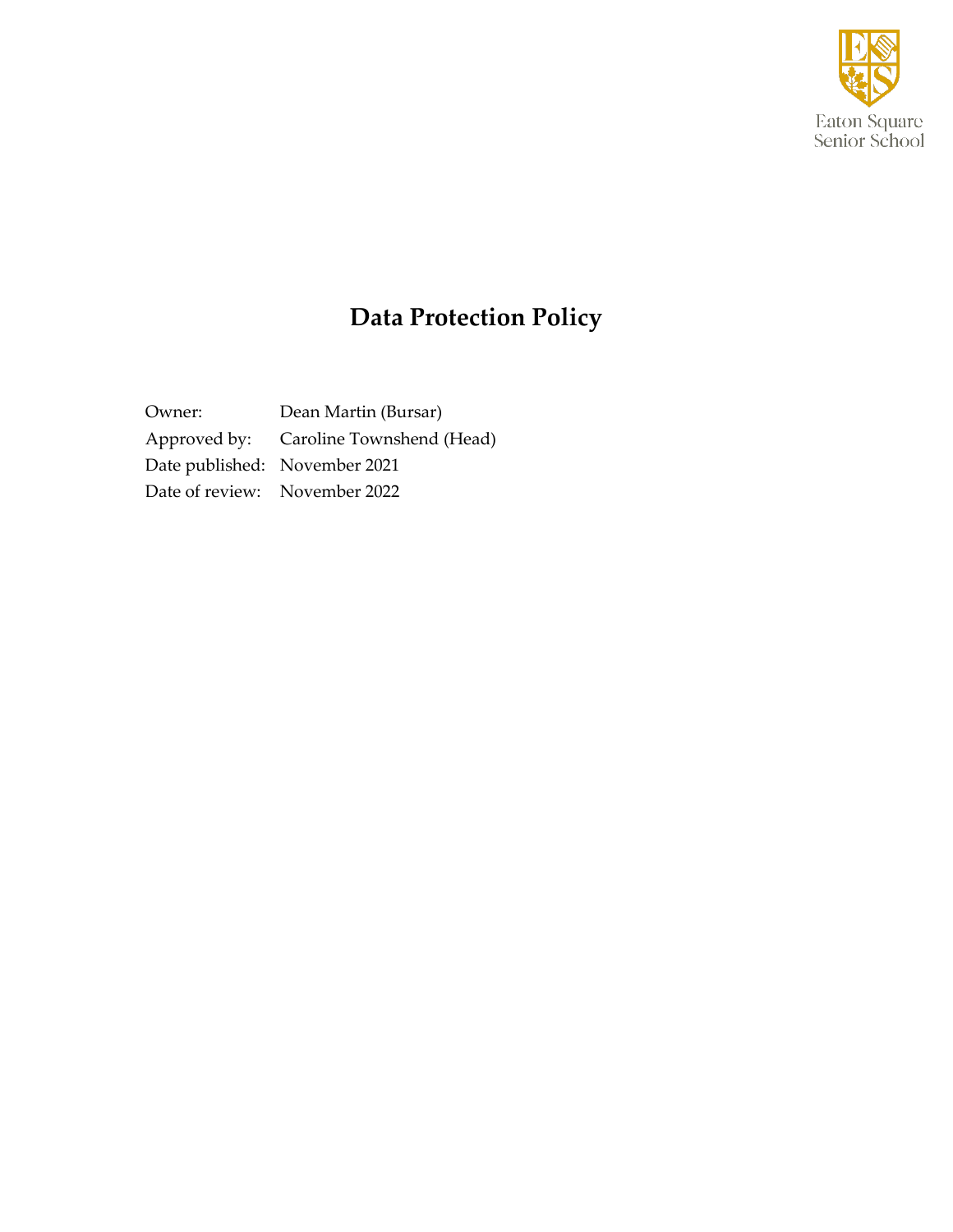#### **1. Background**

Data protection is an important legal compliance issue for the School. During the course of the School's activities it collects, stores and processes personal data (sometimes sensitive in nature) about staff, students, their parents, its contractors and other third parties (in a manner more fully detailed in the School's Privacy Notice). The School, as "data controller", is liable for the actions of its staff and governors in how they handle data. It is therefore an area where all staff have a part to play in ensuring we comply with and are mindful of our legal obligations, whether that personal data handling is sensitive or routine.

The law changed on 25 May 2018 with the implementation of the General Data Protection Regulation (**GDPR**) and the Data Protection Act 2018 (DPA 2018). The DPA 2018 included specific provisions of relevance to independent schools: in particular, in the context of our safeguarding obligations, and regarding the right of access to personal data.

Without fundamentally changing the principles of data protection law, and while providing some helpful new grounds for processing certain types of personal data, in most ways this new law has strengthened the rights of individuals and placed tougher compliance obligations on organisations including schools that handle personal information. The Information Commissioner's Office (**ICO**) is responsible for enforcing data protection law, will typically look into individuals' complaints routinely and without cost, and has various powers to take action for breaches of the law.

### **2. Definitions**

Key data protection terms used in this data protection policy are:

- **Data controller**  a person or body that determines the purpose and means of the processing of personal data, and who is legally responsible for how it is used. For example, the School (including by its governors) is a controller. An independent contractor who makes their own such decisions is also, separately, likely to be a data controller.
- **Data processor**  an organisation that processes personal data on behalf of a data controller, for example a payroll or IT provider or other supplier of services with whom personal data may be shared but who is not authorised to make any decisions about how it is used.
- **Personal data breach**  a breach of security leading to the accidental or unlawful destruction, loss, alteration, unauthorised disclosure of, or access to, personal data.
- **Personal information (or 'personal data'):** any information relating to a living individual (a data subject) by which that individual may be identified by the controller. That is not simply a name but any form of identifier, digital or contextual, including unique ID numbers, initials, job titles or nicknames. Note that personal information will be created almost constantly in the ordinary course of work duties (such as in emails, notes of calls,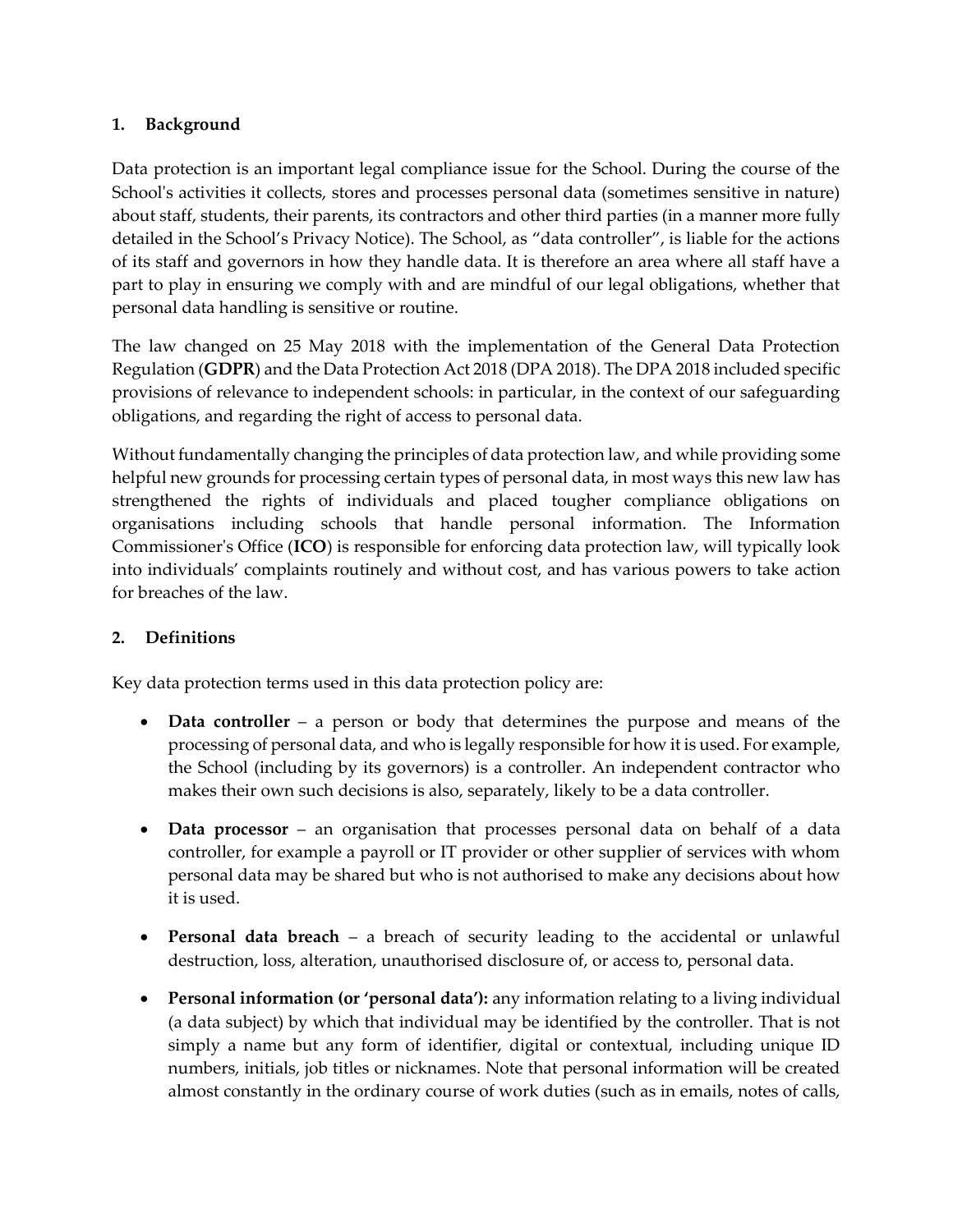and minutes of meetings). The definition includes expressions of opinion about the individual or any indication of the school's, or any person's, intentions towards that individual.

- **Processing**  virtually anything done with personal information, including obtaining or collecting it, structuring it, analysing it, storing it, sharing it internally or with third parties (including making it available to be viewed electronically or otherwise), altering it or deleting it.
- **Special categories of personal data –** data relating to racial or ethnic origin, political opinions, religious or philosophical beliefs, trade union membership, health and medical conditions, sex life or sexual orientation, genetic or biometric data used to identify an individual. There are also separate rules for the processing of personal data relating to criminal convictions and offences.

## **3. Application of this policy**

This policy sets out the School's expectations and procedures with respect to processing any personal data we collect from data subjects (including parents, students, employees, contractors and third parties).

Those who handle personal data as employees or governors of the School are obliged to comply with this policy when doing so. For employees, breaches of this policy may result in disciplinary action. Accidental breaches of the law or this policy in handling personal data will happen from time to time, for example by human error, and will not always be treated a disciplinary issue. However, failure to report breaches that pose significant risks to the School or individuals will be considered a serious matter.

In addition, this policy represents the standard of compliance expected of those who handle the School's personal data as contractors, whether they are acting as "data processors" on the School's behalf (in which case they will be subject to binding contractual terms) or as data controllers responsible for handling such personal data in their own right.

Where the School shares personal data with third party data controllers – which may range from other schools, to parents, to appropriate authorities, to casual workers and volunteers – each party will need a lawful basis to process that personal data, and will be expected to do so lawfully and with due regard to security and confidentiality, as set out in this policy.

#### **4. Person responsible for Data Protection at the School**

The School has appointed the Bursar (Dean Martin – [d.martin@eatonsquareschools.com\)](mailto:d.martin@eatonsquareschools.com) as the Data Protection Officer who will endeavour to ensure that all personal data is processed in compliance with this Policy and the principles of the GDPR. Any questions about the operation of this policy or any concerns that the policy has not been followed should be referred in the first instance to the Data Protection Officer.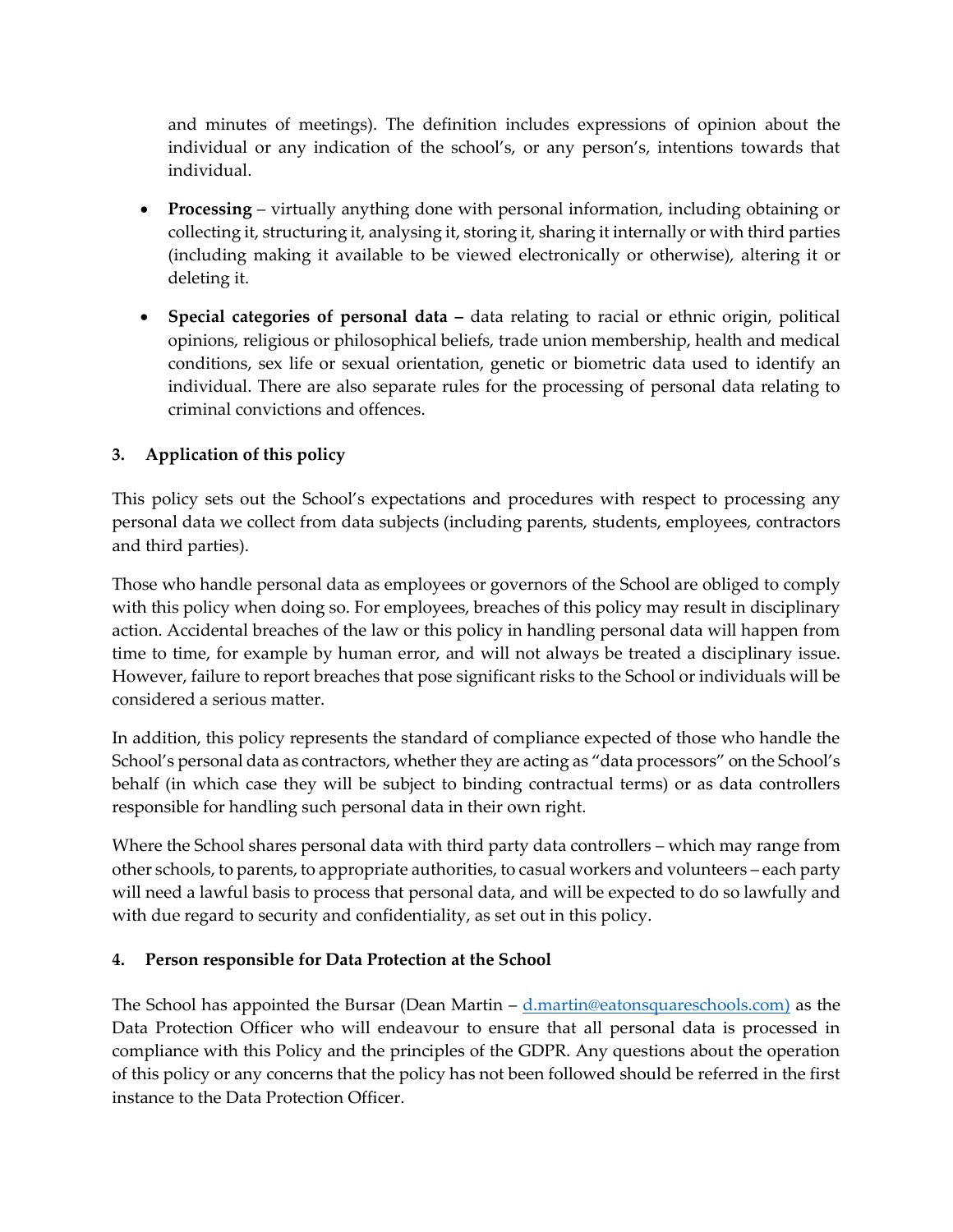### **5. The Principles**

The GDPR sets out six principles relating to the processing of personal data which must be adhered to by data controllers (and data processors). These require that personal data must be:

- 1. Processed **lawfully, fairly** and in a **transparent** manner;
- 2. Collected for **specific and explicit purposes** and only for the purposes it was collected for;
- 3. **Relevant** and **limited** to what is necessary for the purposes it is processed;
- 4. **Accurate** and kept **up to date**;
- 5. **Kept for no longer than is necessary** for the purposes for which it is processed; and
- 6. Processed in a manner that ensures **appropriate security** of the personal data.

The GDPR's broader 'accountability' principle also requires that the School not only processes personal data in a fair and legal manner but that we are also able to *demonstrate* that our processing is lawful. This involves, among other things:

- keeping records of our data processing activities, including by way of logs and policies;
- documenting significant decisions and assessments about how we use personal data (including via formal risk assessment documents called Data Protection Impact Assessments); and
- generally having an 'audit trail' vis-à-vis data protection and privacy matters, including for example when and how our Privacy Notice(s) were updated; when staff training was undertaken; how and when any data protection consents were collected from individuals; how personal data breaches were dealt with, whether or not reported (and to whom), etc.

### **6. Lawful grounds for data processing**

Under the GDPR there are several different lawful grounds for processing personal data. One of these is consent. However, because the definition of what constitutes consent has been tightened under GDPR (and the fact that it can be withdrawn by the data subject) it is considered preferable for the School to rely on another lawful ground where possible.

One of these alternative grounds is 'legitimate interests', which is the most flexible basis for processing. However, it does require transparency and a balancing assessment between the rights of the individual and the interests of the School. It can be challenged by data subjects and also means the School is taking on extra responsibility for considering and protecting people's rights and interests. The School's legitimate interests are set out in its Privacy Notice, as GDPR requires.

Other lawful grounds include: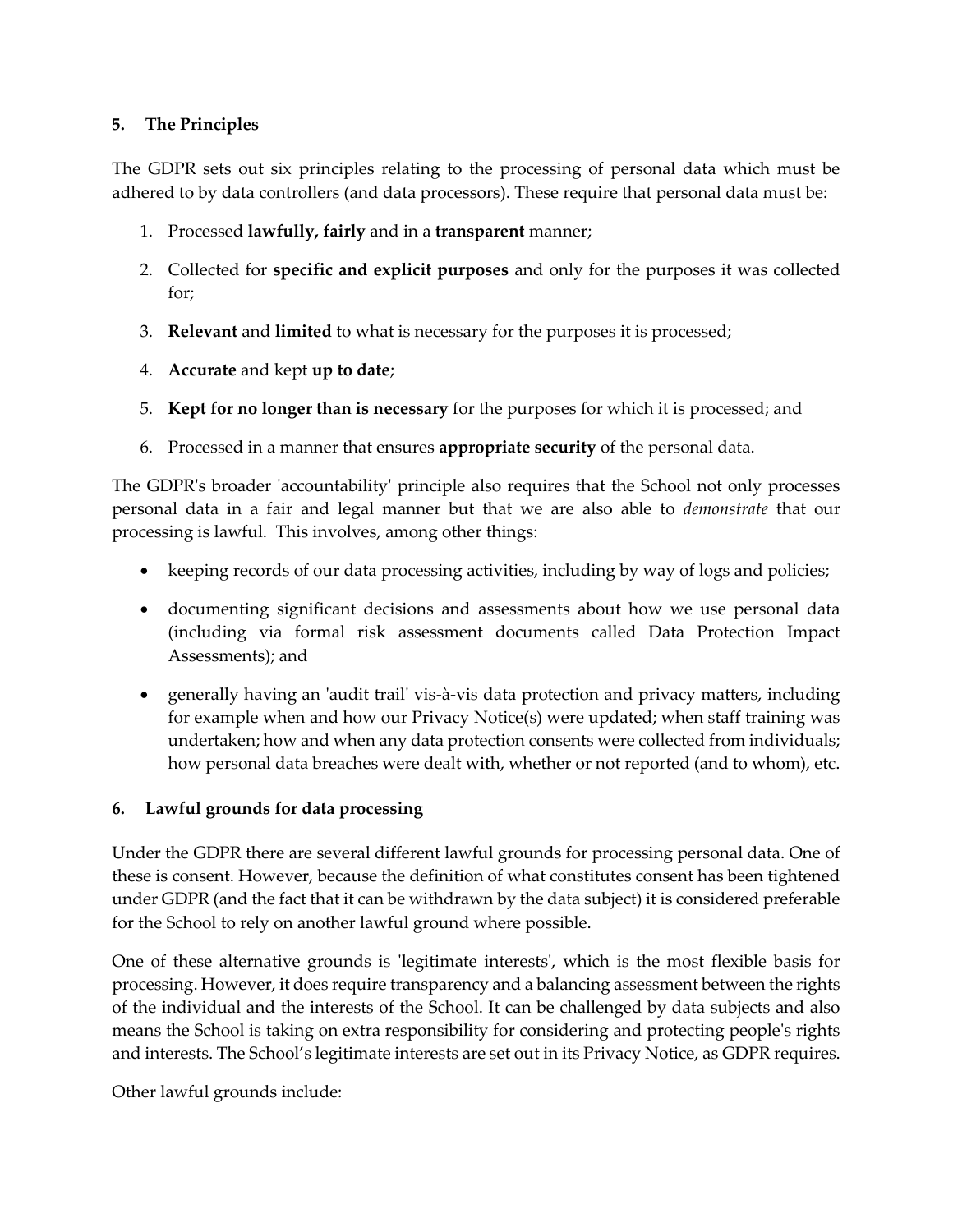- compliance with a legal obligation, including in connection with employment, engagement of services and diversity;
- contractual necessity, e.g. to perform a contract with staff or parents, or the engagement of contractors;
- a narrower set of grounds for processing special categories of personal data (such as health information), which includes explicit consent, emergencies, and specific public interest grounds.

## **7. Headline responsibilities of all staff**

### **Record-keeping**

It is important that personal data held by the School is accurate, fair and adequate. Staff are required to inform the School if they believe that *any* personal data is inaccurate or untrue or if you are dissatisfied with how it is recorded. This applies to how staff record their own data, and the personal data of others – in particular colleagues, students and their parents – in a way that is professional and appropriate.

Staff should be aware of the rights set out below, whereby any individuals about whom they record information on School business (notably in emails and notes) digitally or in hard copy files may have the right to see that information. This absolutely must not discourage staff from recording necessary and sometimes difficult records of incidents or conversations involving colleagues or students, in accordance with the School's other policies, and grounds may sometimes exist to withhold these from such requests. However, the starting position for staff is to record every document or email in a form they would be prepared to stand by should the person about whom it was recorded ask to see it.

## **Data handling**

All staff have a responsibility to handle the personal data which they come into contact with fairly, lawfully, responsibly and securely and in accordance with the Staff Handbook and all relevant School policies and procedures (to the extent applicable to them). In particular, there are data protection implications across a number of areas of the School's wider responsibilities such as safeguarding and IT security, so all staff should read and comply with the following policies:

- Anti-Bullying Policy
- Admissions Policy
- Safer Recruitment Policy
- Concerns and Complaints Policy
- Teaching, Learning, Assessment and Feedback Policy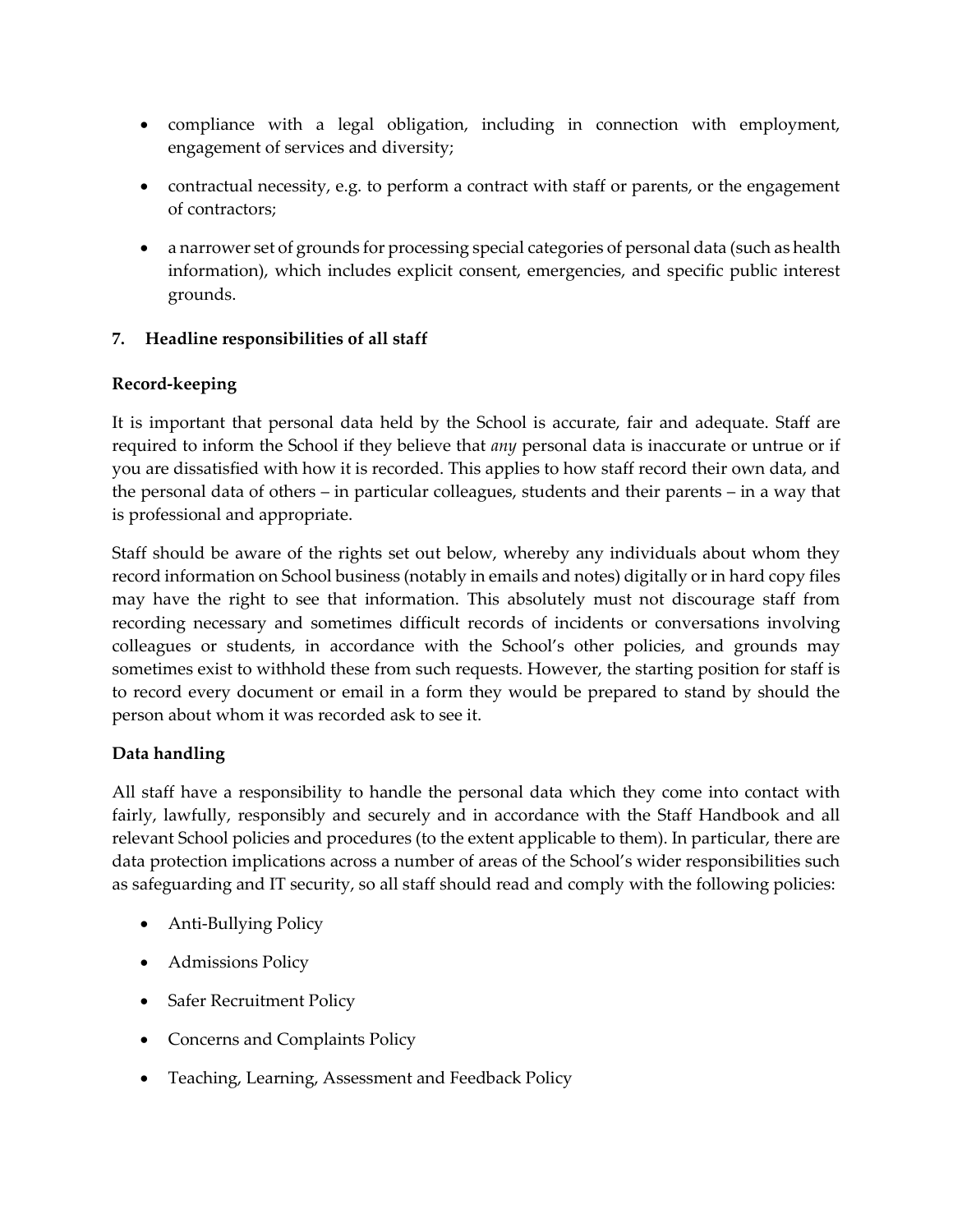- Learning Enrichment, SEN, Examination Access and Laptop Policy
- Staff Induction Policy
- Children Missing in Education Policy
- E-Safety & Acceptable Use Policy
- Behaviour Policy
- **Privacy Notice**
- Visitor Policy
- Safeguarding and Child Protection Policy (including low level concerns)
- Parent Contract

Responsible processing also extends to the creation and generation of new personal data / records, as above, which should always be done fairly, lawfully, responsibly and securely.

### **Avoiding, mitigating and reporting data breaches**

One of the key new obligations contained in the GDPR is on reporting personal data breaches. Data controllers must report certain types of personal data breach (those which risk an impact to individuals) to the ICO within 72 hours.

In addition, data controllers must notify individuals affected if the breach is likely to result in a "high risk" to their rights and freedoms. In any event, the School must keep a record of any personal data breaches, regardless of whether we need to notify the ICO. If staff become aware of a personal data breach they must notify the Bursar. If staff are in any doubt as to whether to report something internally, it is always best to do so. A personal data breach may be serious, or it may be minor; and it may involve fault or not; but the School always needs to know about them to make a decision.

As stated above, the School may not need to treat the incident itself as a disciplinary matter – but a failure to report could result in significant exposure for the School, and for those affected, and could be a serious disciplinary matter whether under this policy or the applicable staff member's contract.

### **Care and data security**

More generally, we require all School staff (and expect all our contractors) to remain mindful of the data protection principles (see section 3 above), and to use their best efforts to comply with those principles whenever they process personal information. Data security is not simply an online or digital issue but one that effects daily processes: filing and sending correspondence, notably hard copy documents. Data handlers should always consider what they most assured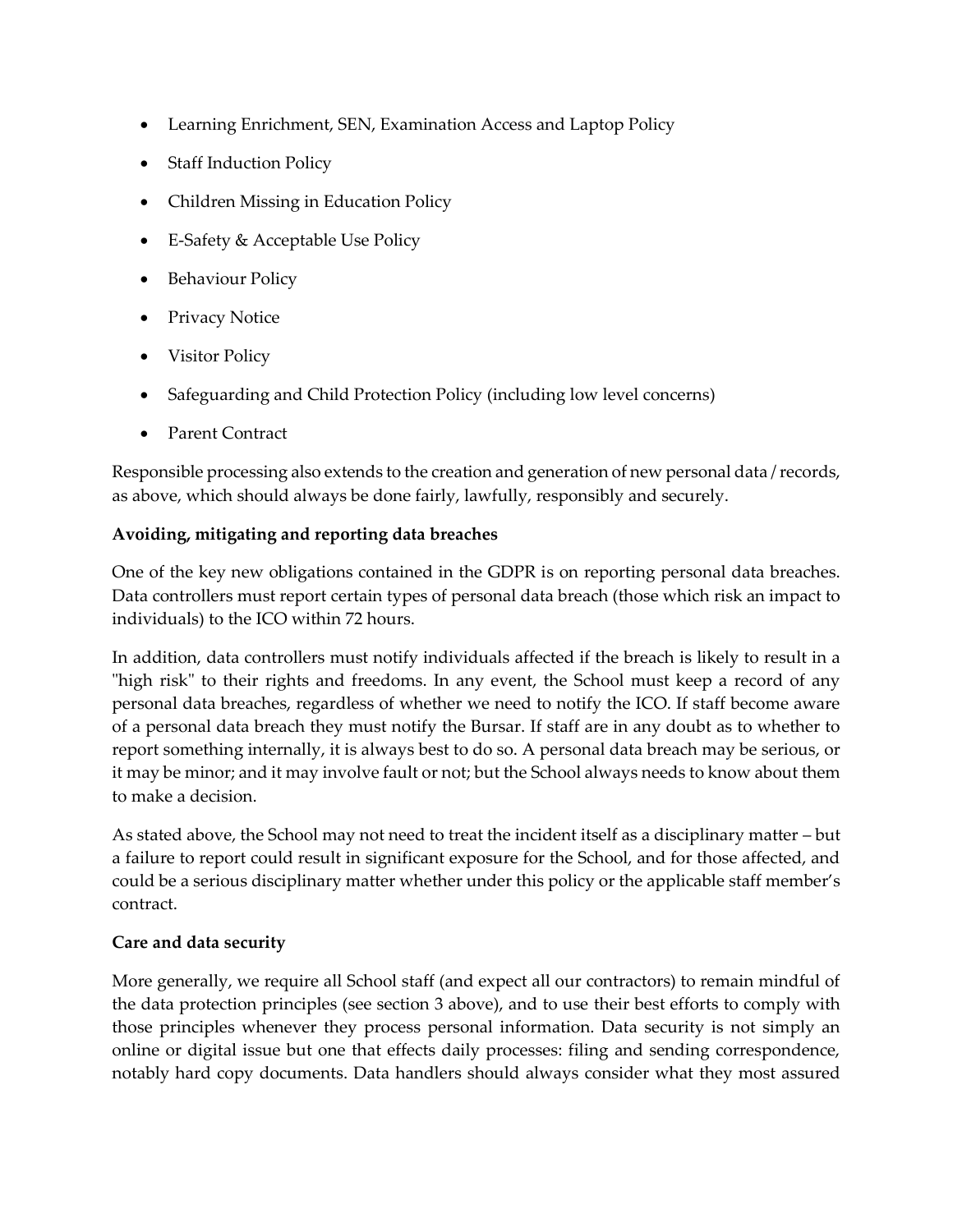and secure means of delivery is, and what the consequences would be of loss or unauthorised access.

We expect all those with management / leadership responsibilities to be particular champions of these principles and to oversee the swift reporting of any concerns about how personal information is used by the School to the Bursar (Dean Martin – [d.martin@eatonsquareschools.com\)](mailto:d.martin@eatonsquareschools.com), and to identity the need for (and implement) regular staff training. Staff must attend any training we require them to.

### **8. Rights of Individuals**

In addition to the School's responsibilities when processing personal data, individuals have certain specific rights, perhaps most significantly that of access to their personal data held by a data controller (i.e. the School). This is known as the 'subject access right' (or the right to make 'subject access requests'). Such a request must be dealt with promptly and does not need any formality, nor to refer to the correct legislation. If you become aware of a subject access request (or indeed any communication from an individual about their personal data), you must tell the Bursar (Dean Martin –  $d$  martin@eatonsquareschools.com) as soon as possible.

Individuals also have legal rights to:

- require us to correct the personal data we hold about them if it is inaccurate;
- request that we erase their personal data (in certain circumstances);
- request that we restrict our data processing activities (in certain circumstances);
- receive from us the personal data we hold about them for the purpose of transmitting it in a commonly used format to another data controller;
- object, on grounds relating to their particular situation, to any of our particular processing activities where the individual feels this has a disproportionate impact on them; and

None of the above rights for individuals are unqualified and exceptions may well apply. However, certain rights are absolute and must be respected, specifically the right to:

- object to automated individual decision-making, including profiling (i.e. where a significant decision is made about the individual without human intervention);
- object to direct marketing; and

withdraw one's consent where we are relying on it for processing their personal data (without affecting the lawfulness of processing carried out prior to that point in reliance on consent, or of any processing carried out on some other legal basis other than consent).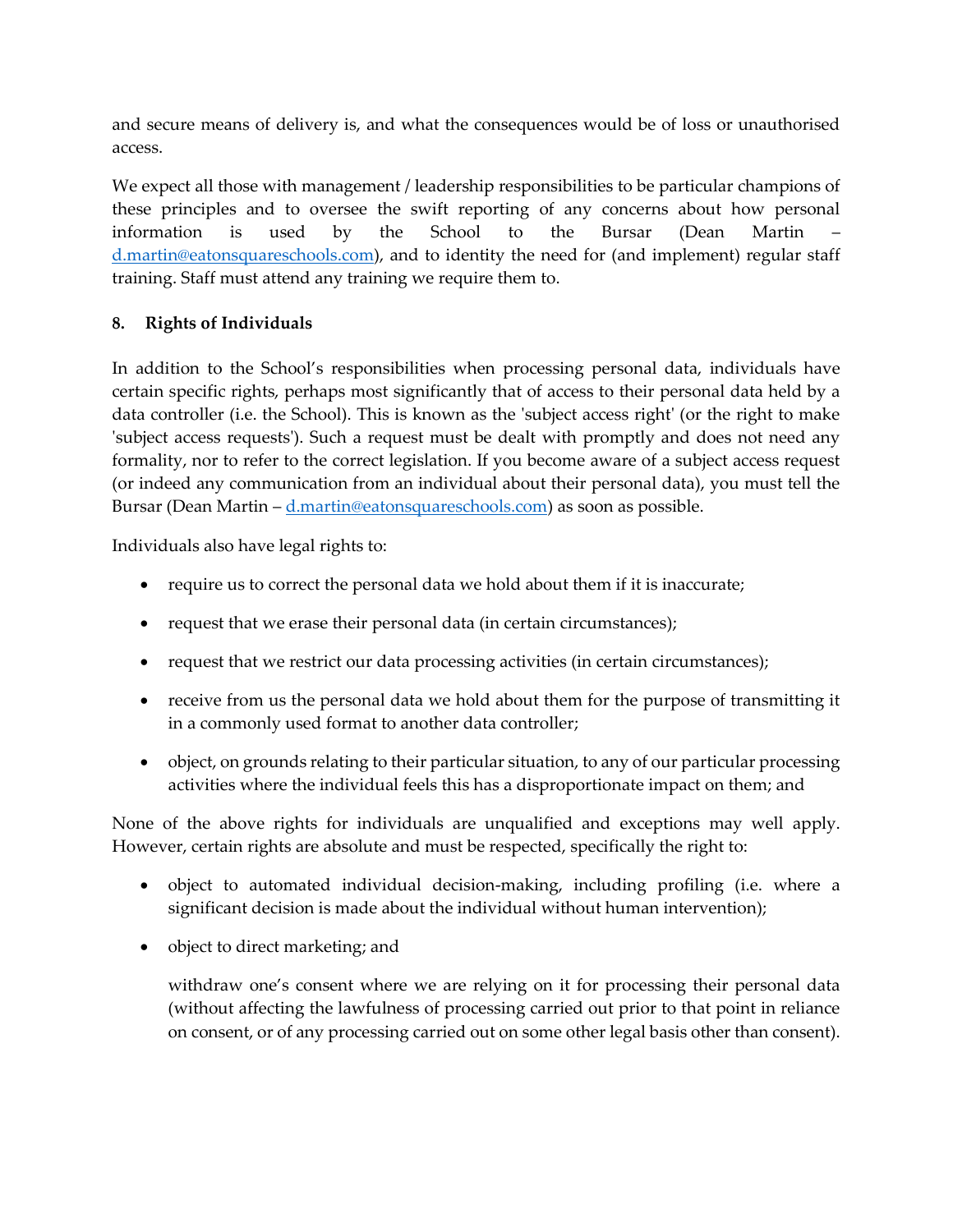In any event, however, if you receive a request from an individual who is purporting to exercise one or more of their data protection rights, you must tell the Bursar (Dean Martin – [d.martin@eatonsquareschools.com\)](mailto:d.martin@eatonsquareschools.com) as soon as possible.

## **9. Data Security: online and digital**

The School must ensure that appropriate security measures are taken against unlawful or unauthorised processing of personal data, and against the accidental loss of, or damage to, personal data*:*

- No member of staff is permitted to remove personal data from School premises, whether in paper or electronic form and wherever stored, without prior consent of the Head or Bursar.
- No member of staff should provide personal data of students or parents to third parties, including a volunteer or contractor, unless there is a lawful reason to do so.
- Where a worker is permitted to take data offsite on memory sticks or personal devices it will need to be encrypted.
- Use of personal email accounts or unencrypted personal devices by Governors or staff for official School business is not permitted.

### **10. Processing of Financial / Credit Card Data**

The School complies with the requirements of the PCI Data Security Standard (PCI DSS). Staff who are required to process credit card data must ensure that they are aware of and comply with the most up to date PCI DSS requirements. If you are unsure in this regard please seek further guidance from the Bursar. Other categories of financial information, including bank details and salary, or information commonly used in identity theft (such as national insurance numbers or passport details), may not be treated as legally sensitive but can have material impact on individuals and should be handled accordingly.

### **SUMMARY**

*It is in everyone's interests to get data protection right and to think carefully about data protection issues: this means handling all personal information with which you come into contact fairly, lawfully, securely and responsibly.*

*A good rule of thumb here is to ask yourself questions such as:*

- *Would I be happy if my own personal information were being used (for example, shared with a third party) in the way I am proposing? Would I expect it?*
- *Would I wish to stand by how I have recorded this information in an email or official record if the person concerned was able to see it?*
- *What would be the consequences of my losing or misdirecting this personal data?*